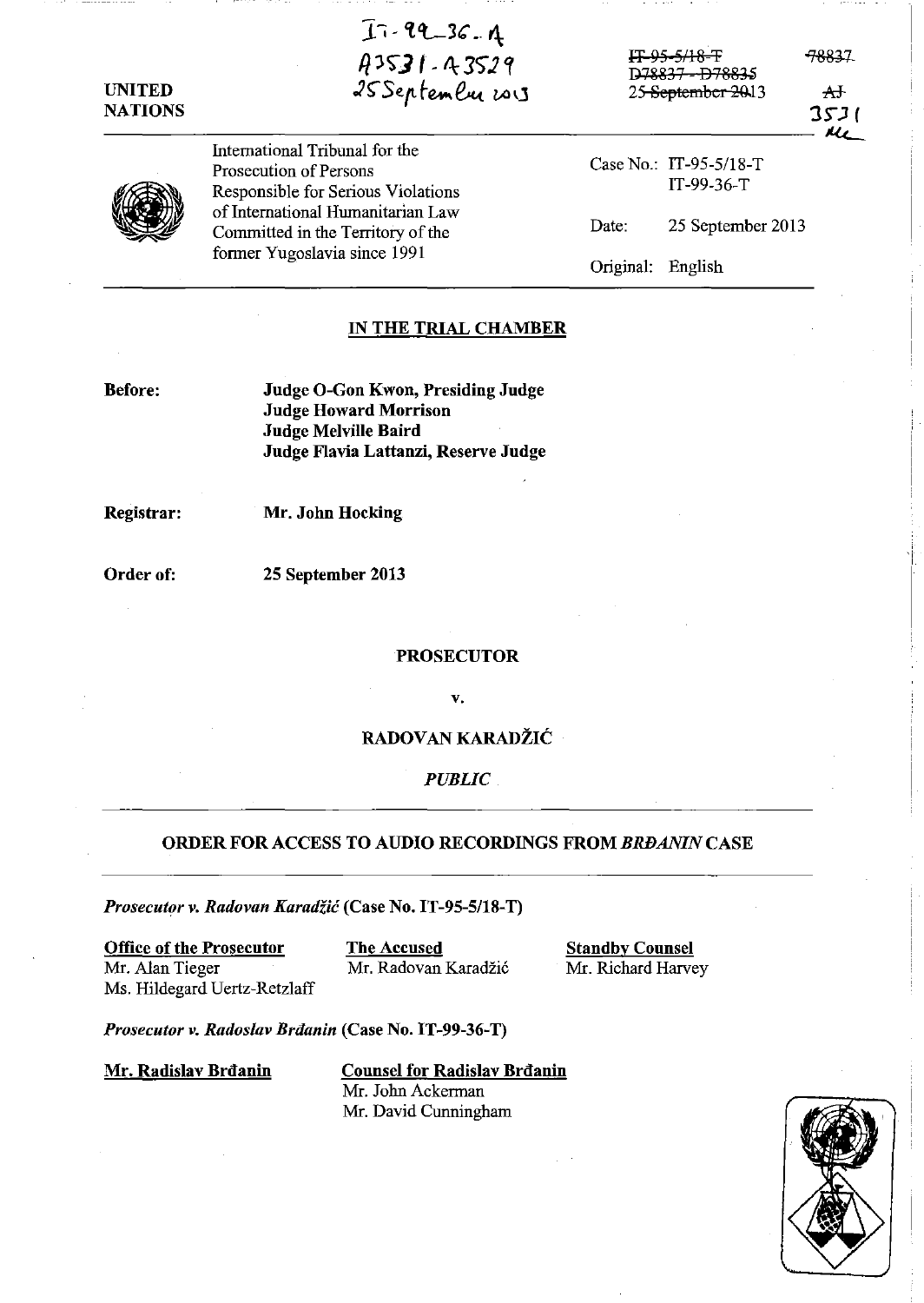**TillS TRIAL CHAMBER** of the International Tribunal for the Prosecution of Persons Responsible for Serious Violations of International Humanitarian Law Committed in the Territory of the former Yugoslavia since 1991 ("Tribunal"),

 $27 - 99 - 36 - 4$ 

**BEING SEISED** of the "Motion for Access to Audio Recordings from *Braanin* Case" filed by the Accused on 24 September 2013 ("Motion"), in which the Accused requests the Chamber, pursuant to Rule 75 of the Tribunal's Rules of Procedure and Evidence ("Rules''), to grant him access to the BCS audio recordings of the testimony of three defence witnesses ("Witnesses") in the case of *Prosecutor* v. *Braanin ("Braanin* case" and "Requested Material", respectively) in order for the Witnesses to be able to review their testimony and attest that it is both accurate and . that their answers would be the same if given in this case as required by Rule 92 *ter* of the  $Rules$ :<sup>1</sup>

**NOTING** that on 24 September 2013, the Office of the Prosecutor ("Prosecution") informed the Chamber *via* email that it would not respond to the Motion;

**NOTING** that the Chamber has already granted the Accused access to *inter partes* confidential material, including all confidential closed and private session transcripts and aI1 confidential exhibits, in the *Braanin* case, in so far as the materials do not relate to the municipalities of Celinac, Prnjavor, Sipovo, and Teslić; $^2$ 

**CONSIDERING** that the Tribunal does not produce transcripts in BCS, that the Witnesses do not speak English,<sup>3</sup> and that access to the Requested Material is therefore necessary in order for the Witnesses to be prepared to make the attestation required under Rule 92 *ter* of the Rules;

#### **FOR THE FOREGOING** REASONS,

**PURSUANT TO** Rules 54 and 75 of the Rules,

**GRANTS** the Motion;

**REQUESTS** the Registry to allow the Accused access to the Requested Material; and

**<sup>1</sup>Motion, paras. 1-2.** 

<sup>2</sup> **Decision on Motion for Access to Confidential Material in Completed Cases, 5 June 2009, para. 32.** 

Motion, para. 2.